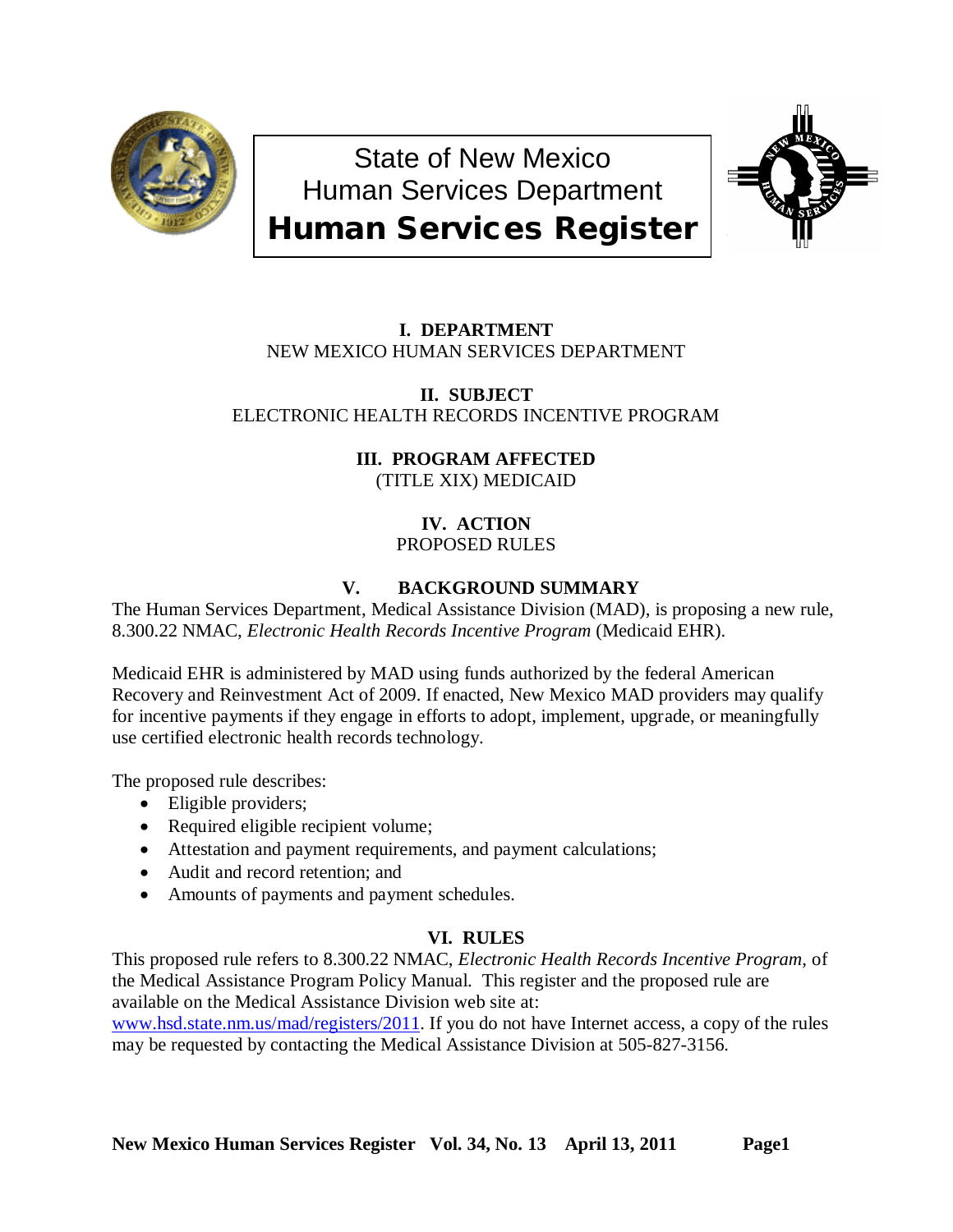### **VII. EFFECTIVE DATE**

The Department proposes to implement these rules effective July 1, 2011.

### **VIII. PUBLIC HEARING**

A public hearing to receive testimony on this proposed rule will be held at 10:00 a.m. on May 31, 2011 in the Law Library of Pollon Plaza, 2009 S. Pacheco St., Santa Fe, NM.

If you are a person with a disability and you require this information in an alternative format or require a special accommodation to participate in the public hearing, please contact the Division toll free at 1-888-997-2583 and ask for extension 7-3156. In Santa Fe call 827-3156. The Department's TDD system may be accessed toll-free at 1-800-659-8331 or in Santa Fe by calling 827-3184. The Department requests at least ten (10) days advance notice to provide requested alternative formats and special accommodations.

Copies of all comments will be made available by the Medical Assistance Division upon request by providing copies directly to a requestor or by making them available on the MAD website or at a location within the county of the requestor.

### **IX. ADDRESS**

Interested persons may address written or recorded comments to:

Sidonie Squier, Secretary Human Services Department P.O. Box 2348 Santa Fe, New Mexico 87504-2348

## **X. PUBLICATION**

Publication of these rules approved by:

SIDONIE SQUIER, SECRETARY HUMAN SERVICES DEPARTMENT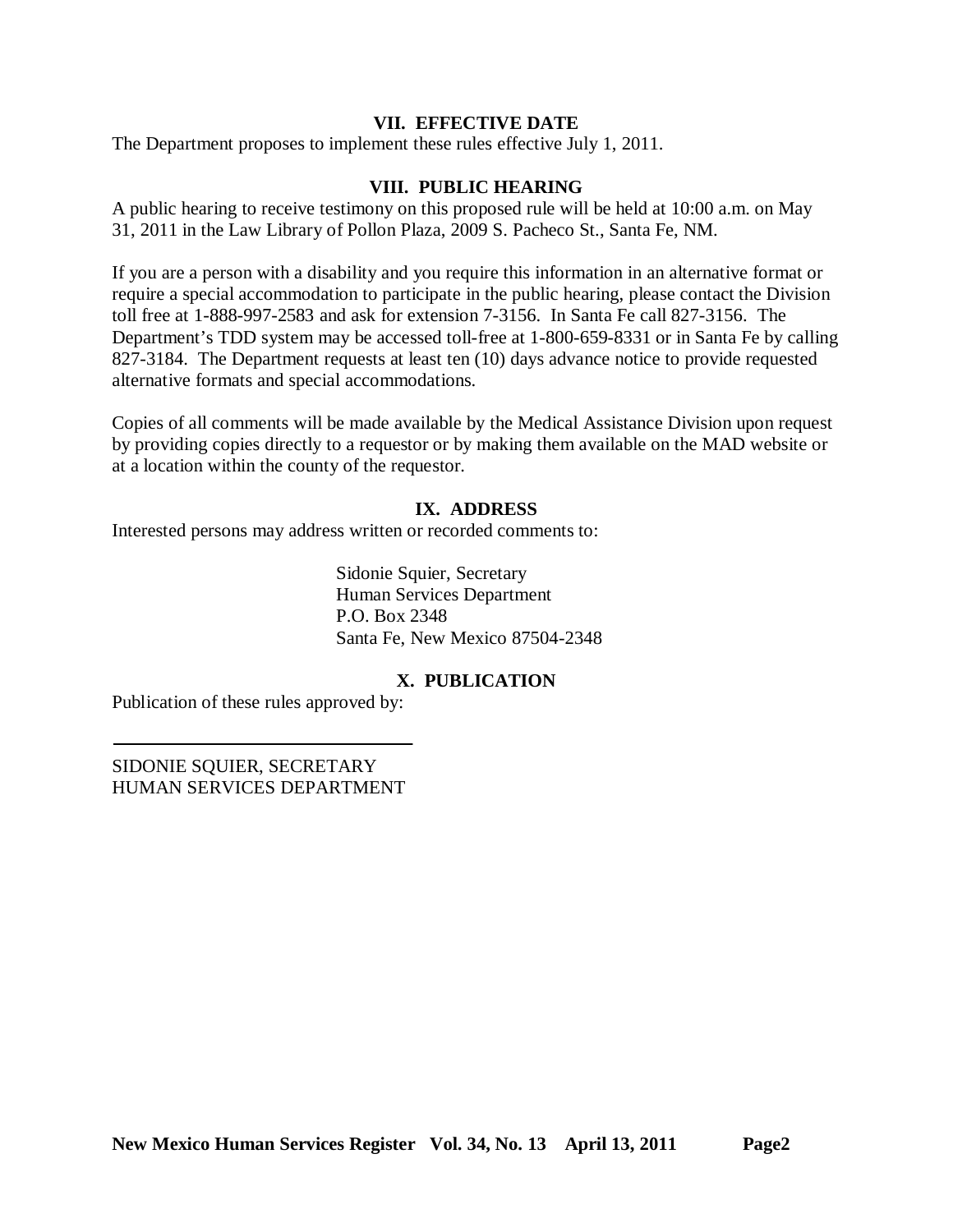#### **TITLE 8 SOCIAL SERVICES CHAPTER 300 MEDICAID GENERAL INFORMATION PART 22 ELECTRONIC HEALTH RECORDS INCENTIVE PROGRAM**

**8.300.22.1 ISSUING AGENCY:** New Mexico Human Services Department (HSD). [8.300.22.1 NMAC - N, 7-1-11]

**8.300.22.2 SCOPE:** The rule applies to the general public. [8.300.22.2 NMAC - N, -7-1-11]

**8.300.22.3 STATUTORY AUTHORITY:** The New Mexico medicaid program and other health care programs are administered pursuant to regulations promulgated by the federal department of health and human services under Title XIX of the Social Security Act as amended or by state statute. See NMSA 1978, Section 27-1- 12 et seq. [8.300.22.3 NMAC - N, 7-1-11]

**8.300.22.4 DURATION:** Permanent [8.300.22.4 NMAC - N, 7-1-11

**8.300.22.5 EFFECTIVE DATE:** July 1, 2011, unless a later date is cited at the end of a section. [8.300.22.5 NMAC - N, 7-1-11]

**8.300.22.6 OBJECTIVE:** The objective of these rules is to provide instructions for the service portion of the New Mexico medical assistance division programs. [8.300.22.6 NMAC - N, 7-1-11]

**8.300.22.7 DEFINITIONS:** [RESERVED] [8.300.22.7 NMAC - N, 7-1-11]

**8.300.22.8 MISSION STATEMENT:** To reduce the impact of poverty on people living in New Mexico and to assure low income and individuals with disabilities in New Mexico equal participation in the life of their communities.

[8.300.22.8 NMAC - N, 7-1-11]

**8.300.22.9 ELECTRONIC HEALTH RECORDS INCENTIVE PROGRAM:** The New Mexico medical assistance division (MAD) administers the medicaid electronic health records incentive program (medicaid EHR incentive program) as authorized by the federal American Recovery and Reinvestment Act of 2009. Under this program, New Mexico MAD providers may qualify for incentive payments if they meet the eligibility guidelines in this section and demonstrate they are engaged in efforts to adopt, implement, upgrade (AIU), or meaningfully use certified electronic health records (EHR) technology. The medicaid EHR incentive program is governed by the rule in this section, the electronic health records program final rule issued by centers for medicare and medicaid (CMS) in CMS-0033-F and 45 CFR 170, and the conditions of approval of the MAD plan approved by CMS. New Mexico MAD providers must also follow MAD instructions for enrolling in the Medicaid EHR incentive program and provide documentation as required. Payments are made with federal funds and are contingent on the availability of those funds and federal requirements for reimbursement. Should the federal government discontinue funding, the incentive payments, inclusive, then incentive payments from the department will terminate. [8.300.22.9 NMAC - N, 7-1-11]

#### **8.300.22.10 ELIGIBLE PROVIDERS:**

A. Health care to New Mexico MAD eligible recipients is furnished by a variety of providers and provider groups. The reimbursement for these services is administered by MAD. Upon approval of a New Mexico MAD provider participation agreement by MAD or its designee, licensed practitioners, facilities and other providers of services that meet applicable requirements are eligible to be reimbursed for furnishing covered services to eligible recipients. A provider must be enrolled before submitting a claim for payment to the MAD claims processing contractors. MAD makes available on the HSD/MAD website, on other program-specific websites, or in hard copy format, information necessary to participate in health care programs administered by HSD or its authorized agents,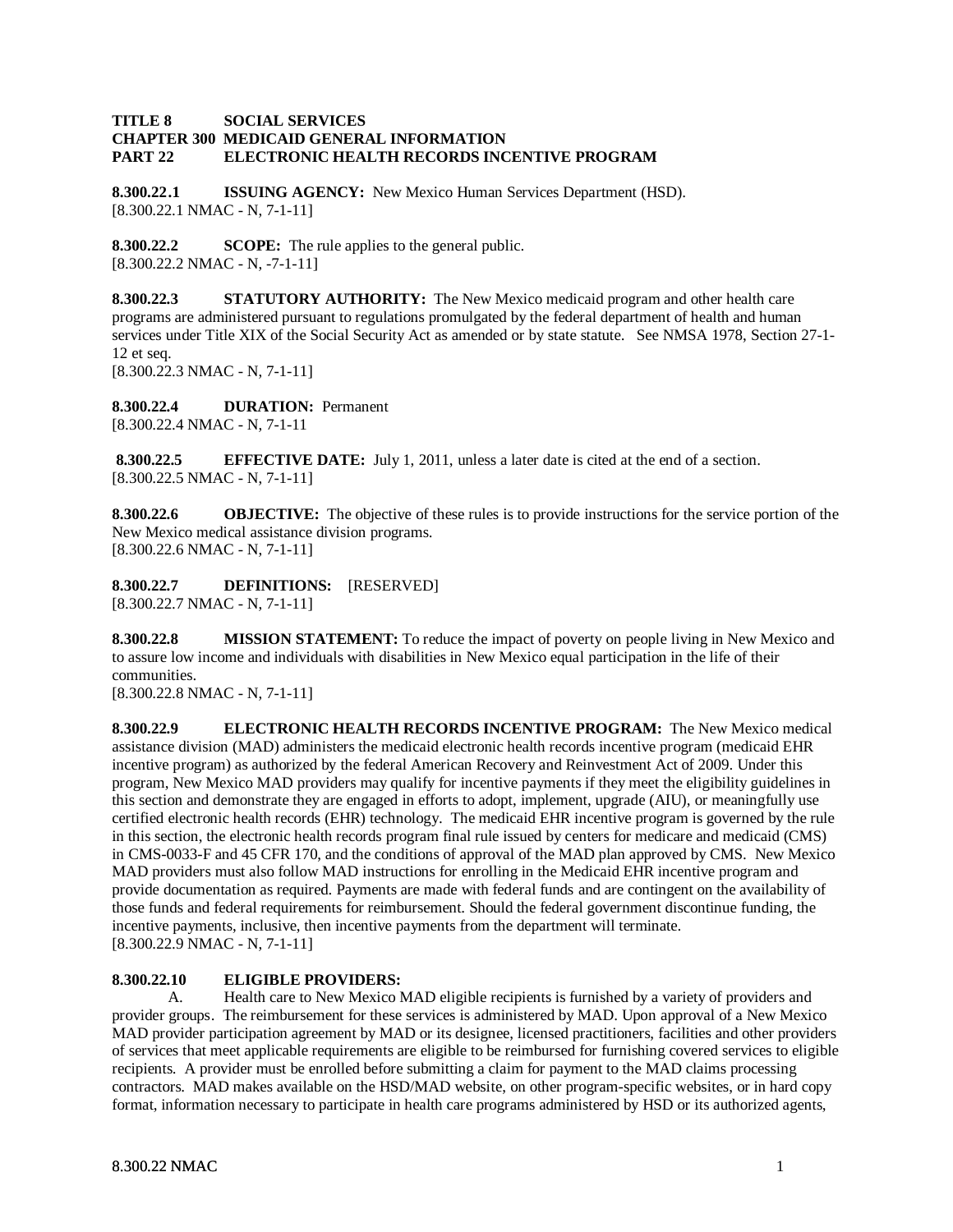including program rules, billing instructions, utilization review instructions, and other pertinent materials. When enrolled, a provider receives instruction on how to access these documents. It is the provider's responsibility to access these instructions, to understand the information provided and to comply with the requirements. The provider must contact HSD or its authorized agents to obtain answers to questions related to the material or not covered by the material. To be eligible for reimbursement, a provider must adhere to the provisions of the MAD provider participation agreement and all applicable statutes, regulations, and executive orders. MAD or its selected claims processing contractor issues payments to a provider using electronic funds transfer (EFT) only.

B. To qualify for incentive payments, a provider must be an eligible professional or an eligible hospital. A provider who receives incentive payments must have an existing fee-for-service (FFS) MAD provider participation agreement and at least one of their facilities must be located within the State of New Mexico.

 (1) An eligible professional provider may not be hospital-based, unless they practice predominantly at a federally qualified health center (FQHC) or a rural health center (RHC) as defined by the CMS final rule. A professional provider is considered "hospital-based" if he/she furnishes 90 percent or more of his/her medicaid professional services during the relevant EHR reporting period in a hospital setting, whether inpatient or emergency room, using the facilities and equipment of the hospital. An eligible professional provider may not participate in both the Medicaid HER incentive payment program and medicare EHR incentive payment program during the same payment year. Eligible professional providers include:

- (a) a physician;
- (b) a physician assistant practicing in a FQHC or RHC led by a physician assistant;
- (c) a board certified pediatrician;
- (d) a nurse practitioner;
- (e) a certified nurse midwife;
- (f) a dentist; or
- (g) other type of provider when specifically allowed by CMS.

 (2) Eligible hospitals are children's hospitals or acute care hospitals, including critical access hospitals and cancer hospitals. A hospital must meet either of the following definitions to be eligible for incentive payments:

 (a) An acute care hospital is defined as a health care facility where the average length of patient stay is 25 days or fewer and that has a CMS certification number that has the last four digits in the series 0001-0879 and 1300-1399; or

 (b) A children's hospital is defined as a separately certified children's hospital, either freestanding or hospital-within-hospital, that predominantly treats individuals under 21 years of age and has a CMS certification number with the last four digits in the series 3300-3399. [8.300.22.10 NMAC - N, 7-1-11]

**8.300.22.11 ELIGIBLE RECIPIENT VOLUME:** An eligible professional provider and an eligible hospital must meet eligible recipient volume criteria to qualify for incentive payments. Eligible recipient volume criteria compliance will be verified by MAD through claims and encounter data and audits. Eligible recipient volume requirements represent Title XIX (medicaid) eligible recipients as a percent of total eligible recipients, except for an eligible professional provider practicing predominately in a FQHC or RHC, who may use "needy individuals" as defined below in calculating eligible recipient volume.

A. The CMS final rule provides two options for determining patient volume percentages. New Mexico MAD will allow both options, as described below:

 (1) eligible recipient encounter method: medicaid eligible recipient encounters in any 90-day reporting period in the preceding calendar year divided by total eligible recipient encounters in same 90-day period; or

(2) unduplicated eligible recipient method: see formula below:

 (total medicaid eligible recipients assigned to the provider in any representative continuous 90 day period in the preceding calendar year with at least one encounter in the year preceding the start of the 90-

 day period) + (unduplicated medicaid encounters in that same 90-day period) \*100 divided by (total eligible recipients assigned to the provider in the same 90 days with at least one encounter in the year preceding the start of the 90-day period) + (all unduplicated encounters in that same 90-day period).

B. Eligible recipient volume thresholds vary by type of provider and practice location.

 (1) An eligible professional provider must meet a 30 percent medicaid eligible recipient volume threshold over a continuous 90-day period in the preceding calendar year. The only exception is for pediatricians, as discussed in 8.300.22.16 NMAC, below.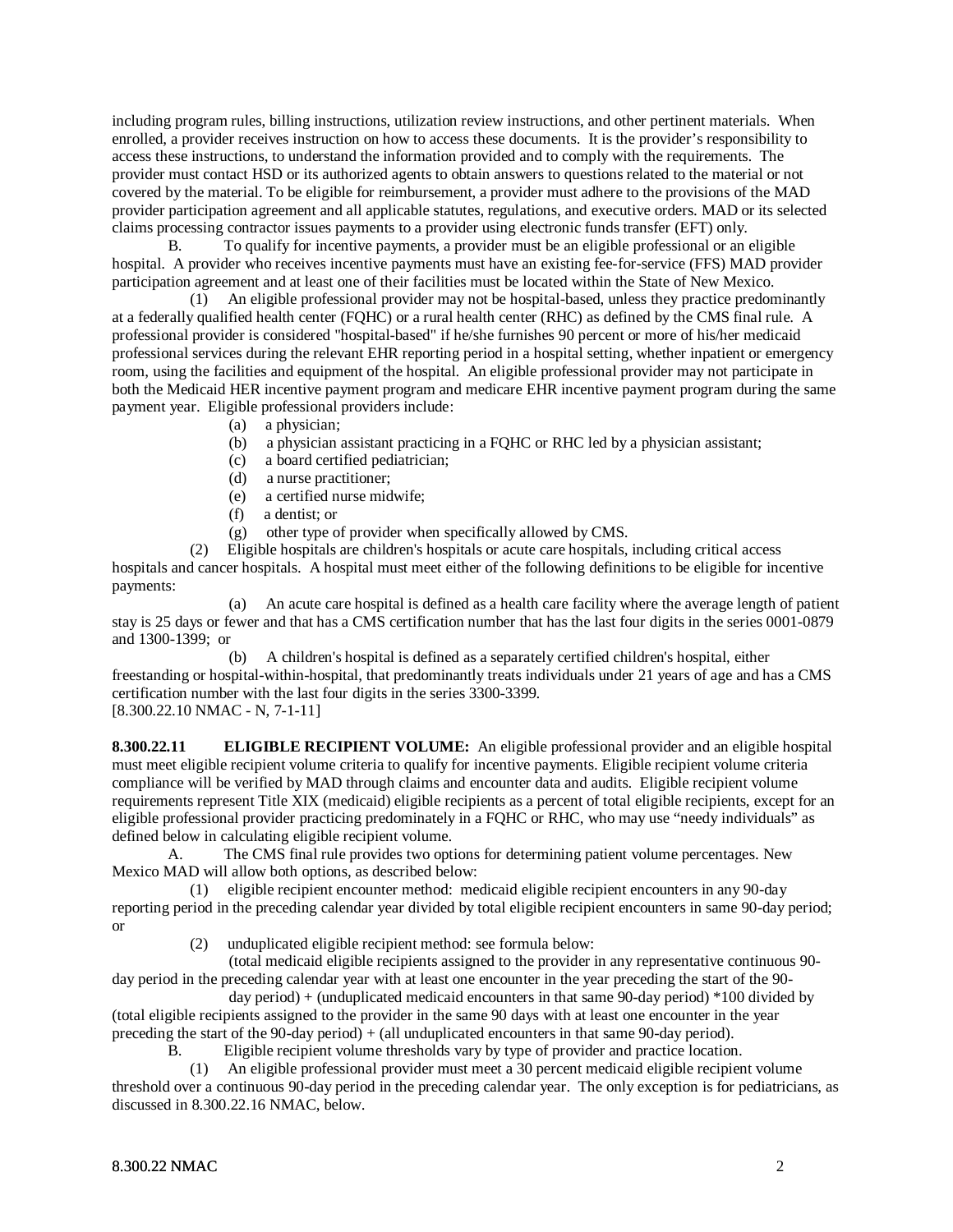(2) With the exception of a children's hospital, which have no eligible recipient volume requirement, an eligible hospital must meet a 10 percent medicaid eligible recipient volume threshold over a continuous 90-day period in the preceding calendar year.

 (3) An eligible professional provider practicing predominantly in an FQHC or RHC must meet 30 percent "needy individual" eligible recipient volume. To qualify as a "needy individual," patients must meet one of the following criteria:

(i) receives Medicaid under an appropriate category of eligibility; or

 (ii) were furnished services at either no cost or reduced cost based on a sliding scale determined by the individual's ability to pay, or were furnished uncompensated care by the provider;

 (4) A clinic or group practice may calculate eligible recipient volume using the clinic's or group's entire eligible recipient volume under the following conditions:

 (i) the clinic or group practice's eligible recipient volume is appropriate as a eligible recipient volume methodology calculation for the eligible professional provider; and

(ii) there is an auditable data source to support the eligible recipient volume determination; and

 (iii) all eligible professional providers in the clinic or group practice use the same methodology for the payment year; and

(iv) the clinic or group practice does not limit eligible recipient volume in any way; and

 (v) if an eligible professional provider works inside and outside of the clinic or practice, the eligible recipient volume calculation includes only those encounters associated with the clinic or group practice, and not the eligible professional provider's outside encounters.

 (5) A pediatrician may qualify for a two-thirds incentive payments if their medicaid eligible recipient volume is 20-29 percent. To qualify as a pediatrician for the purpose of receiving a two-thirds payment under the medicaid EHR incentive program, the pediatrician must be enrolled as a pediatrician provider with MAD.

 (6) An eligible professional provider and an eligible hospital using out of state medicaid recipients for eligible recipient volume requirement purposes, must retain proof of the encounter for the out of state patient. [8.300.22.11 NMAC - N, 7-1-11]

**8.300.22.12 NATIONAL REGISTRATION AND ATTESTATION SYSTEM:** An eligible professional provider or eligible hospital choosing to participate in the medicaid EHR incentive program must register with the CMS national level registry (NLR) and provide demographic information as well as participation choices. The NLR registration process is described in the Medicaid EHR incentive program participation instructions. [8.300.22.12 NMAC - N, 7-1-11]

**8.300.22.13 ATTESTATION REQUIREMENTS**: An eligible professional provider or eligible hospital must attest to meeting the medicaid EHR incentive program participation requirements as a prerequisite to receiving payment. Attestation is accomplished through on-line access to the state level registry (SLR) and completion of an agreement. The agreement must be signed by the eligible professional provider or the eligible hospital and when accepted by MAD becomes part of the MAD provider participation agreement. The medicaid EHR incentive program attestation includes several elements, described in subsequent sections.

A. An eligible professional provider or eligible hospital in their first participation year under the medicaid EHR incentive program may choose to attest to adopting, implementing, or upgrading certified electronic health record (EHR) technology. Proof of A/I/U must be submitted to MAD as part of the attestation.

B. An eligible professional provider in their second through sixth participation year and an eligible hospital in their second through third, or fourth participation year must attest to meaningful use of certified EHR technology. An eligible hospital must attest to meaningful use if they are participating in both the medicare and MAD medicaid EHR incentive programs in their first participation year. The definition of "meaningful EHR user" and "meaningful use" is found in 42 CFR 495.4 and 42 CFR 495.6, respectively. [8.300.22.13 NMAC - N, 7-1-11]

**8.300.22.14 PAYMENT REQUIREMENTS:** An eligible professional provider and eligible hospital may receive yearly payments under the medicaid EHR incentive program. All medicaid EHR incentive program payments are subject to certain conditions.

A. Attestations must be accepted by MAD and the attested items verified pursuant to MAD guidelines.

B. An eligible professional provider or eligible hospital must identify a taxpayer identification number (TIN) to assign payment. Valid entities may be the individual eligible professional provider, a group with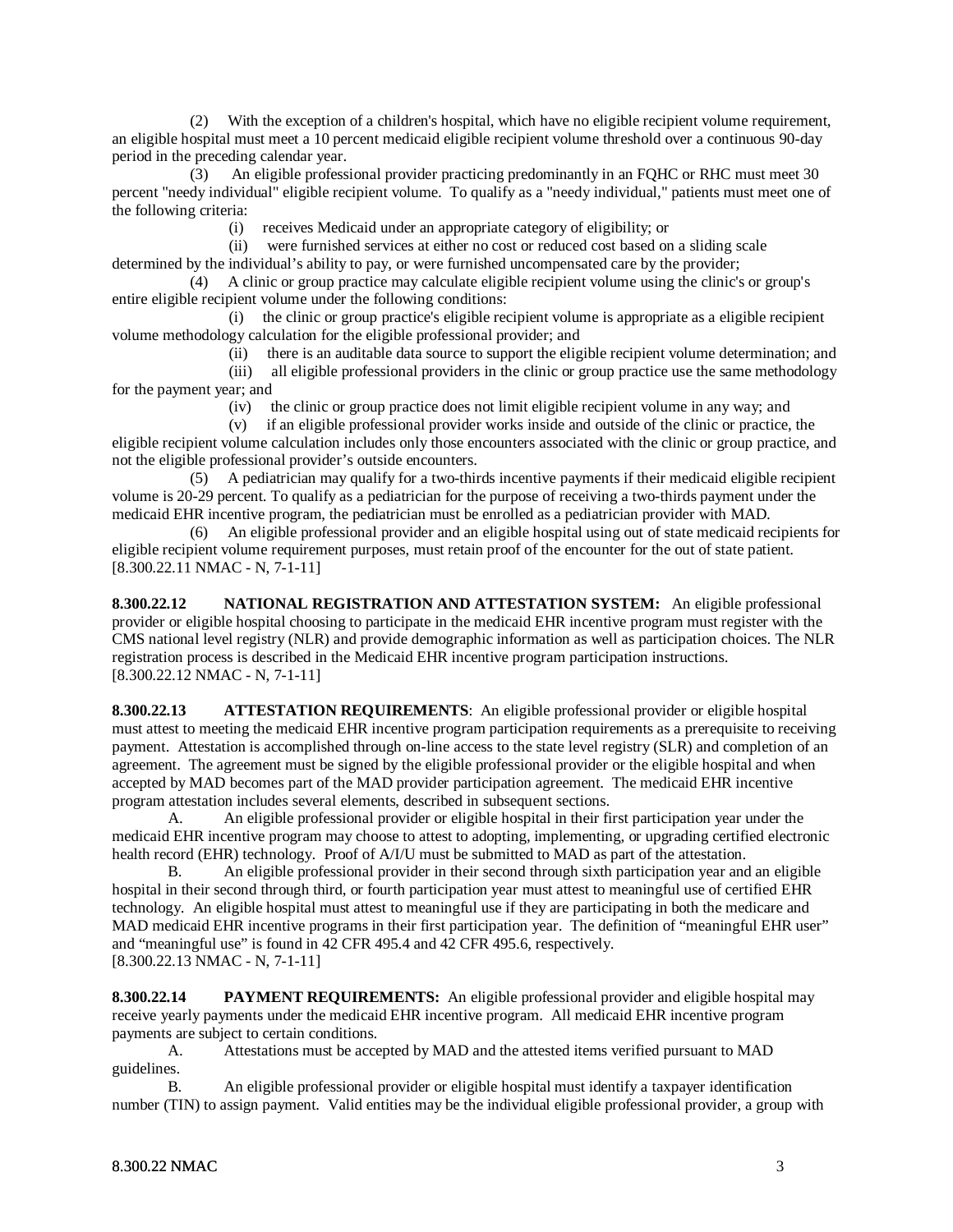which the eligible professional provider s associated or an organization recognized by MAD as a qualified organization promoting the use of EHR technology. The "qualified organization" may not retain more than five percent of the annual medicaid EHR incentive program for those costs unrelated to the certified EHR, which will include salaries and benefits, rent, maintenance, utilities, insurance and travel.

C. The eligible professional or eligible hospital must have a current MAD provider participation agreement.

D. The eligible professional provider or eligible hospital is responsible for repayment of any identified overpayment of the medicaid EHR incentive program funds. MAD will recoup the overpaid funds by reducing any future payments, or through other arrangements as it determines. [8.300.22.14 NMAC - N, 7-1-11]

**8.300.22.15 PAYMENT CALCULATION:** MAD will calculate yearly payment amounts and the total payment amounts based on the guidelines described below.

A. An eligible professional provider may receive a maximum of \$63,750 in the incentive payments over six years, unless otherwise reduced or increased by CMS.

 (1) An eligible professional provider must initiate registration to receive payment in 2016 in order to participate in the program.

 (2) An eligible professional provider may receive payment on an annual, non-consecutive basis for up to six years between 2011 through 2021.

(3) Payment will be made one time per year per eligible professional provider.

 (4) To receive an incentive payment in the second, third, fourth, fifth and sixth payment year, the eligible professional provider must demonstrate that it is a meaningful user of EHR technology, as described in 42 CFR 495.4.

|                | <b>PY 2011</b> | <b>PY 2012</b> | <b>PY 2013</b> | <b>PY 2014</b> | <b>PY 2015</b> | <b>PY 2016</b> |
|----------------|----------------|----------------|----------------|----------------|----------------|----------------|
| CY 2011        | \$21,250       |                |                |                |                |                |
| <b>CY 2012</b> | \$8,500        | \$21,250       |                |                |                |                |
| CY 2013        | \$8,500        | \$8,500        | \$21,250       |                |                |                |
| <b>CY 2014</b> | \$8,500        | \$8,500        | \$8,500        | \$21,250       |                |                |
| CY 2015        | \$8,500        | \$8,500        | \$8,500        | \$8,500        | \$21,250       |                |
| CY 2016        | \$8,500        | \$8,500        | \$8,500        | \$8,500        | \$8,500        | \$21,250       |
| <b>CY 2017</b> |                | \$8,500        | \$8,500        | \$8,500        | \$8,500        | \$8,500        |
| <b>CY 2018</b> |                |                | \$8,500        | \$8,500        | \$8,500        | \$8,500        |
| CY 2019        |                |                |                | \$8,500        | \$8,500        | \$8,500        |
| <b>CY 2020</b> |                |                |                |                | \$8,500        | \$8,500        |
| <b>CY 2021</b> |                |                |                |                |                | \$8,500        |
| Potential:     | \$63,750       | \$63,750       | \$63,750       | \$63,750       | \$63,750       | \$63,750       |

B. An eligible hospital aggregated incentive amount calculation will be a one-time, up front calculation for each hospital, based on the methodology described in Paragraph (2) of Subsection B below.

 (1) An eligible hospital has a base amount of \$2,000,000 for each of four years, plus a dischargerelated amount, times the MAD share of the total. The detailed formula is below.

 {sum over four years of [(base amount + discharge related amount applicable for each year) \* transition factor applicable for each year]} \* [(MAD inpatient-bed-days + MAD managed care inpatient-bed-days) / {(total inpatient-bed-days) \* (estimated total charges – charity care charges) / (estimated total charges)}].

(2) MAD will use a conditional payment structure for payment to a hospital.

 (a) A hospital that participates in health information exchange through state designated entity, by signing a network subscription agreement will be eligible for funding over three years with payments distributed at 50 percent of the total payment in the first participation year of program enrollment, 40 percent of the total payment in the second participation year of program enrollment, and 10 percent in the third participation year of program enrollment. Provision of a signed network subscription agreement will be required at time of program enrollment in program enrollment in the MAD medicaid EHR incentive program.